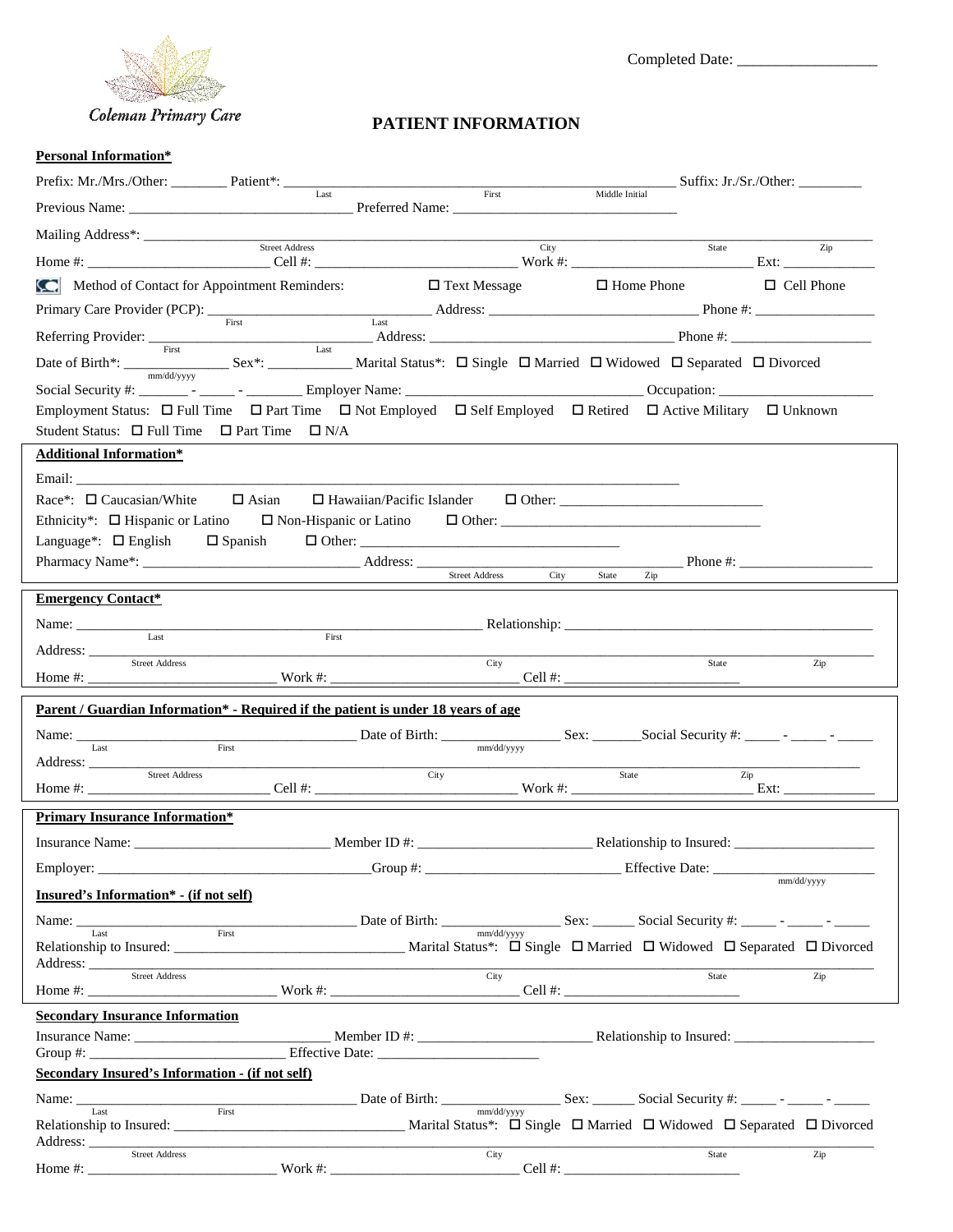### **CONSENT INFORMATION**

I authorize my insurance benefits to be paid directly to the physician and I am financially responsible for all charges. I hereby consent to the release and redisclosure of my medical record to enable or facilitate the collection, verification or settlement of my account for any amounts due from me or any third party payor, health maintenance organization, insurer or other health benefit plan. This consent applies to LMG, PC, or any of its affiliates or agents, lenders, or any third party servicer acting for LMG, PC or any of its affiliates. I also authorize LMG to test my blood for hepatitis and/or the AIDS virus, if in their opinion; an employee has suffered an exposure incident as a result of my treatment, as defined by the Occupational Safety and Health Administration**. X \_\_\_\_\_\_\_\_ (Please initial)**

### **NOTICE OF DEEMED CONSENT FOR HIV, HEPATITIS B OR C TESTING**

LMG is required by § 32.1-45.1 of the Code of Virginia (1950), as amended, to give you the following notice:

If any LMG health professional, worker or employee should be directly exposed to your blood or your body fluids in a way that may transmit disease, your blood will be tested for infection with human immunodeficiency virus (the "AIDS" virus), as well as for Hepatitis B and C. A physician or other health care provider will tell you the result of the test. Under Va. Code § 32.1- 45.1(A), you are deemed to have consented to the release of the test results to the person exposed. **X \_\_\_\_\_\_\_(Please initial)**

If you should be directly exposed to blood or body fluids of a LMG health care professional, worker or employee in a way that may transit disease, that person's blood will be tested for infection with human immunodeficiency virus (the "AIDS" virus), as well as for Hepatitis B and C. A physician or other health care provider will tell you and that person the result of the test. **X** (Please initial)

### **MEDICATION HISTORY CONSENT**

I give permission for Loudoun Medical Group to access my pharmacy benefits data electronically through RXHub/SureScript. This consent will enable Loudoun Medical Group to:

- Determine the pharmacy benefits and drug co pays for a patient's health plan. Check whether a prescribed medication is covered (in formulary) under a patient's plan.
- Display therapeutic alternatives with preference rank (if available) within a drug class for medications.

**\_\_\_\_\_\_\_\_\_\_\_\_\_\_\_\_\_\_\_\_\_\_\_\_\_\_\_\_\_\_\_\_\_\_\_\_\_\_\_\_\_\_\_\_\_\_\_\_\_\_\_\_\_\_\_\_\_\_\_\_\_ \_\_\_\_\_\_\_\_\_\_\_\_\_\_\_\_\_\_\_\_\_\_\_**

- Determine if a patient's health plan allows electronic prescribing to Mail Order pharmacies, and if so, e-prescribe to these pharmacies.
- Download a historic list of all medications prescribed for a patient by any provider.
- Also, this is notice that Loudoun Medical Group has consent to utilize the Virginia Prescription Monitoring Program on all patients prescribed controlled substances.
- In summary, we ask your permission to obtain formulary information, and information about other prescriptions prescribed by other providers using RXHub and Virginia Prescription Monitoring Program. **X \_\_\_\_\_\_\_\_ (Please initial)**

#### **Signature of Patient, Parent/Legal Guardian, or Person Acting Loco Parentis Date**

**\_\_\_\_\_\_\_\_\_\_\_\_\_\_\_\_\_\_\_\_\_\_\_\_\_\_\_\_\_\_\_\_\_\_\_\_\_\_\_\_\_\_\_\_\_\_\_\_\_\_\_\_\_\_\_\_\_\_\_\_\_\_\_\_\_**

**Relationship (if any)**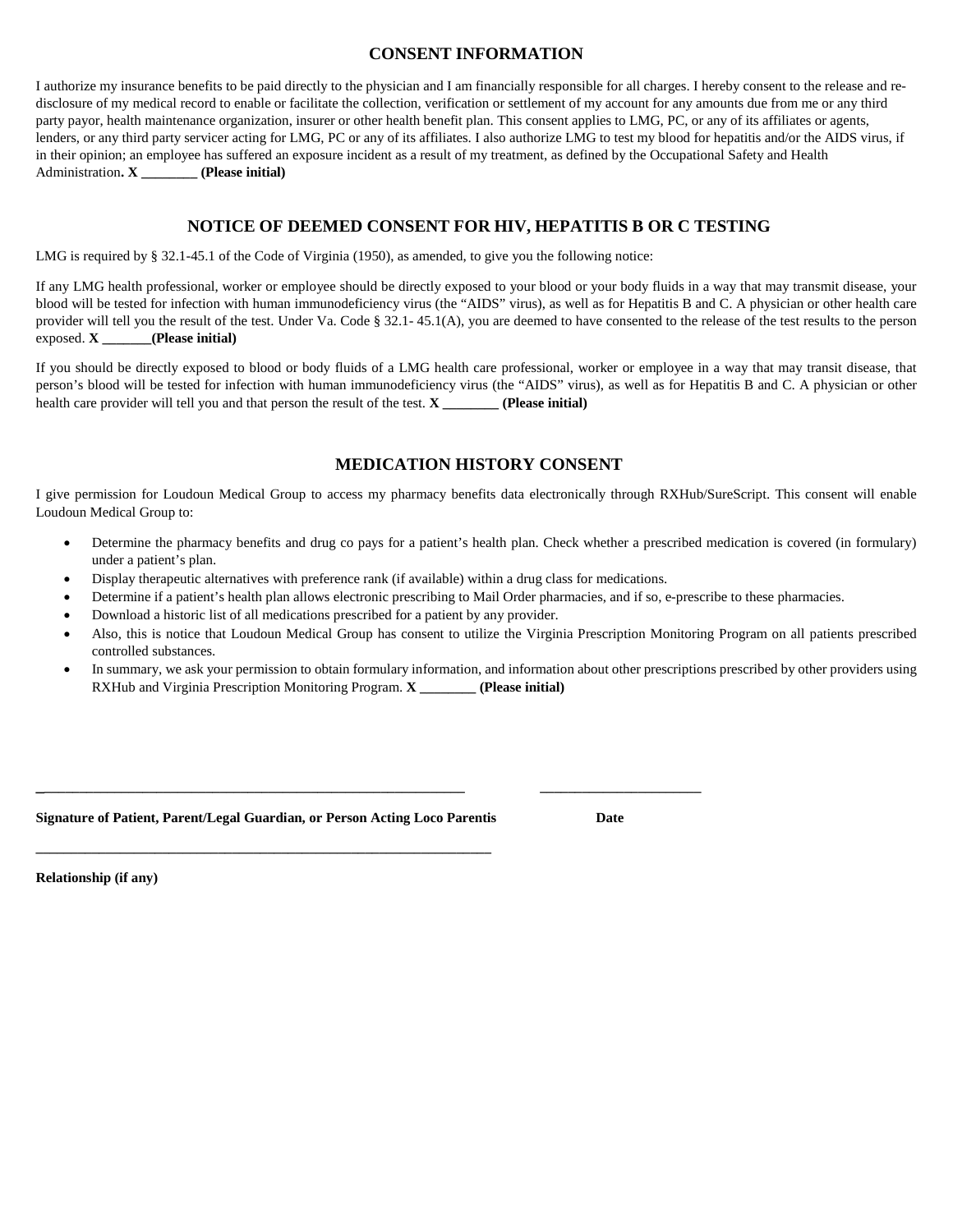

# **Coleman Primary Care**

Phone: 703-430-7090 | Fax: 703-444-9878 | 2 Pidgeon Hill Drive, Suite 400, Sterling, VA 20165

### **MEDICAL HISTORY**

Please take a moment to fill out this medical history form so that your practitioner can get better acquainted with your medical history. We realize that not all of the questions may pertain to you, but please answer all questions that apply. Thank you.

If you are new to this clinic, who was your previous primary care physician? \_\_\_\_\_\_\_\_\_\_\_\_\_\_\_\_\_\_\_\_\_\_\_\_\_\_\_\_\_\_\_\_\_

| Patient's Full Name: |                        |        | Today's Date:<br>. |
|----------------------|------------------------|--------|--------------------|
| DOB:                 | $\alpha$ 1 $\alpha$ h1 | Weicht | Blood T<br>vpe:    |

### **MEDICATION LIST**

| Date Started   Medication and Dose | Directions | Date Stopped   Reason for Taking | Prescribed By |
|------------------------------------|------------|----------------------------------|---------------|
|                                    |            |                                  |               |
|                                    |            |                                  |               |
|                                    |            |                                  |               |
|                                    |            |                                  |               |
|                                    |            |                                  |               |

### **PAST MEDICAL HISTORY**

1. Please list any active medical problems for which you are currently being treated, such as hypertension, diabetes, high cholesterol, asthma, and seizures.

- 2. Please list your surgeries with the date(s)
- 3. Please list your non-surgical hospitalizations with the date(s)
- 4. Please list any major accidents or injuries with the date(s)

### **PREVENTION INFORMATION**

| Have you ever had (and date):             |                        |                     |
|-------------------------------------------|------------------------|---------------------|
| Flu Vaccine                               | Hepatitis B Vaccine    | Pneumonia Vaccine — |
| Hepatitis A Vaccine                       | <b>Tetanus Vaccine</b> | Gardasil Vaccine    |
| <b>Meningitis Vaccine</b>                 |                        | <b>PPD/TB Test</b>  |
| Do you use seat belts?                    | $\Box$ Yes $\Box$ No   |                     |
| Do you have smoke detectors in your home? | $\Box$ Yes $\Box$ No   |                     |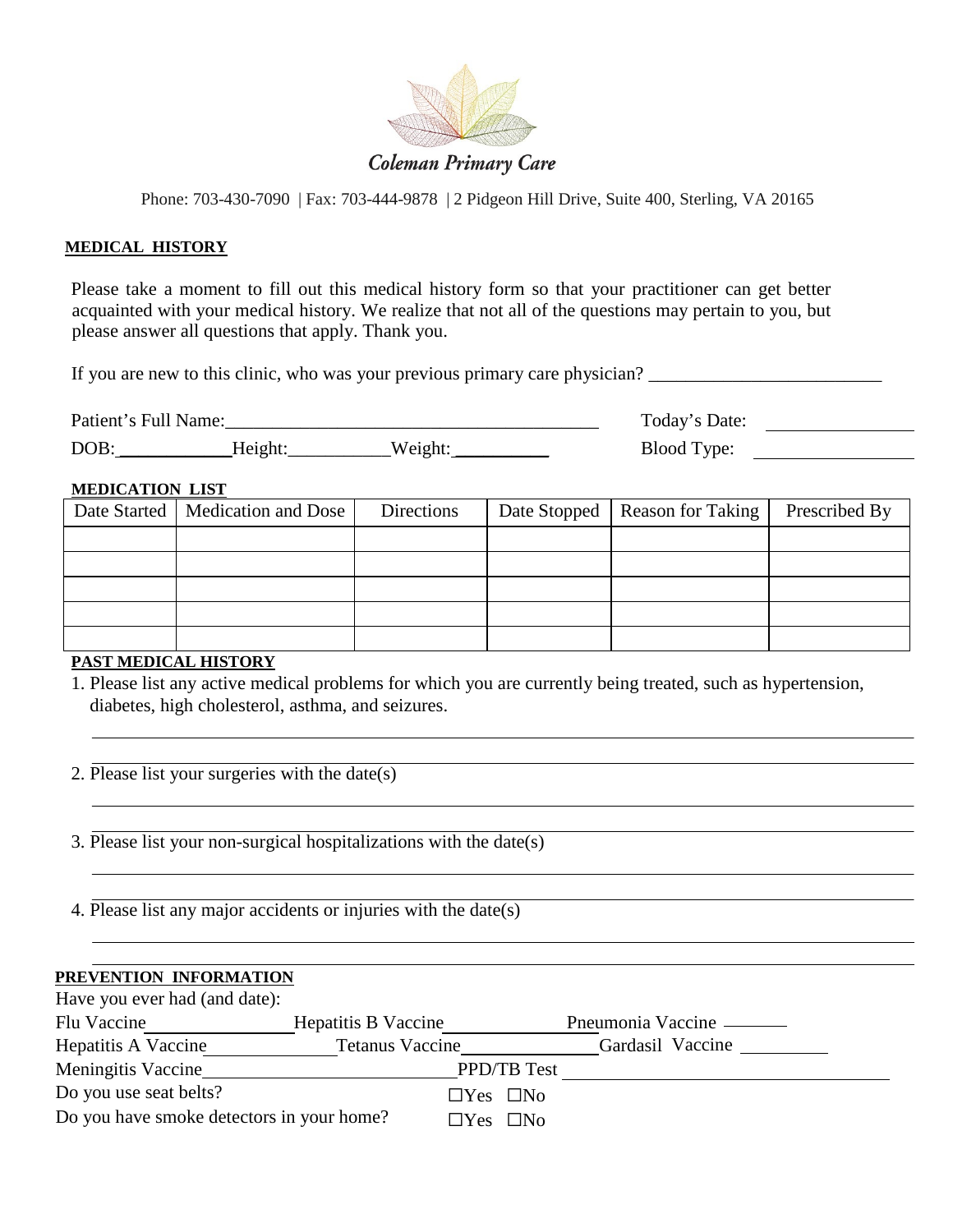| Do you have a loaded firearm in your home?                                                                                                                     |  |                     |  | $\Box$ Yes $\Box$ No If yes, how is it stored?                                                                        |              |                                            |               |
|----------------------------------------------------------------------------------------------------------------------------------------------------------------|--|---------------------|--|-----------------------------------------------------------------------------------------------------------------------|--------------|--------------------------------------------|---------------|
| <b>SOCIAL HISTORY/LIFESTYLE</b>                                                                                                                                |  |                     |  |                                                                                                                       |              |                                            |               |
| Where were you born and raised?________________________How long have you been in this area? ________<br>Do you still drive an automobile? $\Box$ Yes $\Box$ No |  |                     |  |                                                                                                                       |              |                                            |               |
|                                                                                                                                                                |  |                     |  | Marital Status: □Single □Married □Widowed □Divorced □Separated                                                        |              |                                            |               |
|                                                                                                                                                                |  |                     |  |                                                                                                                       |              |                                            |               |
| If married, spouse's name                                                                                                                                      |  |                     |  |                                                                                                                       |              |                                            |               |
|                                                                                                                                                                |  |                     |  | Who lives at home with you?                                                                                           |              |                                            |               |
|                                                                                                                                                                |  |                     |  |                                                                                                                       |              |                                            |               |
| Children(s) names and ages                                                                                                                                     |  |                     |  |                                                                                                                       |              |                                            |               |
| Do you ride a motorcycle/bicycle? $\Box$ Yes $\Box$ No                                                                                                         |  |                     |  |                                                                                                                       |              | Do you wear a helmet? $\Box$ Yes $\Box$ No |               |
| Do you smoke or use nicotine products? $\Box$ Yes $\Box$ No                                                                                                    |  |                     |  |                                                                                                                       |              |                                            |               |
|                                                                                                                                                                |  |                     |  | Cigarettes (# Packs/day) Cigars Cigars Pipe Chew Tobacco                                                              |              |                                            |               |
|                                                                                                                                                                |  |                     |  | Have you ever used recreational drugs? □ Yes □ No If yes, when was the last time?——————————————————                   |              |                                            |               |
|                                                                                                                                                                |  |                     |  | Do you take over-the-counter medication such as aspirin, antacids, vitamins, herbal products? $\Box$ Yes $\Box$ No If |              |                                            |               |
| yes, which ones and how often?                                                                                                                                 |  |                     |  |                                                                                                                       |              |                                            |               |
|                                                                                                                                                                |  |                     |  |                                                                                                                       |              |                                            |               |
|                                                                                                                                                                |  |                     |  | Do you take something to help you sleep? $\Box$ Yes $\Box$ No If yes, what and how often? $\Box$                      |              |                                            |               |
|                                                                                                                                                                |  |                     |  | Do you restrict your diet in any way? $\Box$ Yes                                                                      | $\square$ No | If<br>yes,                                 | how?          |
| Do you drink alcohol? $\Box$ Never $\Box$ Occasionally $\Box$ Daily                                                                                            |  |                     |  |                                                                                                                       |              |                                            |               |
|                                                                                                                                                                |  |                     |  | If yes, how many days per week do you drink alcohol?                                                                  |              |                                            |               |
|                                                                                                                                                                |  |                     |  | On a typical day when you drink, how many drinks do you have?                                                         |              |                                            |               |
|                                                                                                                                                                |  |                     |  | Do you drink caffeine? $\Box$ Yes $\Box$ No If yes, how much?                                                         |              |                                            |               |
|                                                                                                                                                                |  |                     |  |                                                                                                                       |              |                                            |               |
| <b>FAMILY HISTORY</b>                                                                                                                                          |  |                     |  |                                                                                                                       |              |                                            |               |
| How many children do you have? $\square$ None                                                                                                                  |  |                     |  | Sons________________________Daughters ________                                                                        |              |                                            |               |
| Are all alive and in good health? $\Box$ Yes $\Box$ No                                                                                                         |  |                     |  |                                                                                                                       |              |                                            |               |
| How many siblings do you have? $\square$ None                                                                                                                  |  |                     |  | Brothers Sisters                                                                                                      |              |                                            |               |
| Are they alive and well? $\Box$ Yes $\Box$ No                                                                                                                  |  |                     |  | If no, please explain                                                                                                 |              |                                            |               |
|                                                                                                                                                                |  |                     |  | Is your father still living? $\Box$ Yes $\Box$ No If yes, major health problems / if no, cause of death $\Box$        |              |                                            |               |
|                                                                                                                                                                |  |                     |  | Is your mother still living? $\Box$ Yes $\Box$ No If yes, major health problems / if no, cause of death $\Box$        |              |                                            |               |
|                                                                                                                                                                |  |                     |  | Is there a family history - father, mother, sister, brother, maternal/paternal grandparents of:                       |              |                                            |               |
| Relative                                                                                                                                                       |  | Diabetes Alcoholism |  | Drug Abuse   High Cholesterol                                                                                         | Suicide      | Depression                                 | Cancer (type) |
| Father                                                                                                                                                         |  |                     |  |                                                                                                                       |              |                                            |               |
| Mother                                                                                                                                                         |  |                     |  |                                                                                                                       |              |                                            |               |
| Sibling                                                                                                                                                        |  |                     |  |                                                                                                                       |              |                                            |               |
| M. Grandmother                                                                                                                                                 |  |                     |  |                                                                                                                       |              |                                            |               |
| M. Grandfather                                                                                                                                                 |  |                     |  |                                                                                                                       |              |                                            |               |
| P. Grandmother                                                                                                                                                 |  |                     |  |                                                                                                                       |              |                                            |               |
| P. Grandfather                                                                                                                                                 |  |                     |  |                                                                                                                       |              |                                            |               |
| Other                                                                                                                                                          |  |                     |  |                                                                                                                       |              |                                            |               |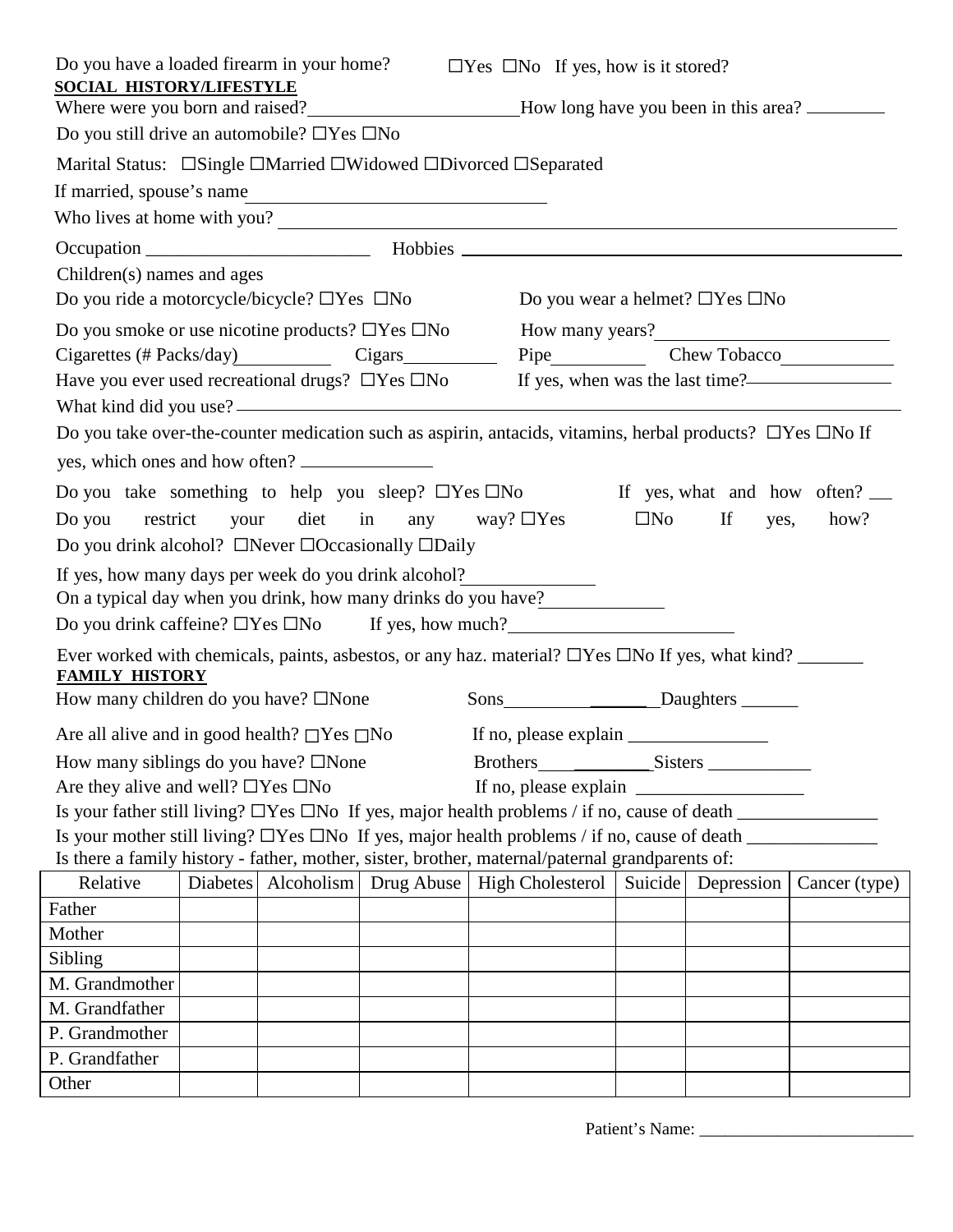# **SYSTEMS REVIEW**

| <b>General</b> - Have you noticed:                                                                                    |                                                 |
|-----------------------------------------------------------------------------------------------------------------------|-------------------------------------------------|
| Significant weight change (>10 lbs) in the past 6 months? $\square$ No $\square$ Yes, Increase _________lbs. Decrease | lbs.                                            |
| Significant recent appetite change? $\Box$ Yes $\Box$ No If yes, $\Box$ Increase $\Box$ Decrease                      |                                                 |
| Significant sweating or night sweats? $\Box$ Yes $\Box$ No<br>$\mathbf{Skin} - \mathbf{Have}$ you had:                |                                                 |
| Recent rashes, lumps, or other skin / hair / nail problems? $\Box$ Yes $\Box$ No $\Box$                               |                                                 |
| A history of skin cancer? $\Box$ Yes $\Box$ No                                                                        |                                                 |
| <b>Eyes</b> – Have you had:                                                                                           |                                                 |
| Recent vision changes? $\Box$ Yes $\Box$ No Last eye appointment:                                                     | With whom?                                      |
| Glaucoma/Cataracts? $\Box$ Yes $\Box$ No                                                                              |                                                 |
| <b>Ears / Nose / Mouth / Throat</b> – Have you had:                                                                   |                                                 |
| Hearing problems? $\Box$ Yes $\Box$ No                                                                                |                                                 |
| Do you have / use hearing aides? $\Box$ Yes $\Box$ No                                                                 |                                                 |
| Frequent wax impaction? □Yes □No Frequent nosebleeds?                                                                 | $\Box$ Yes $\Box$ No                            |
| Do you have a history of Obstructive Sleep Apnea? $\Box$ Yes $\Box$ No                                                | If yes, do you use a CPAP? $\Box$ Yes $\Box$ No |
| Do you snore? □Yes □No Do you have excessive daytime fatigue?                                                         | $\Box$ Yes $\Box$ No                            |
| Do you notice SIGNIFICANT dizziness, vertigo? □Yes □No                                                                |                                                 |
|                                                                                                                       |                                                 |
|                                                                                                                       | $\Box$ Yes $\Box$ No                            |
| Cardiovascular - Do you get:<br>Chest pain / pressure / tightness / squeezing / discomfort?                           | $\Box$ Yes $\Box$ No                            |
| If yes, does it occur with activity or exertion?                                                                      | $\Box$ Yes $\Box$ No                            |
| Heart fluttering / flip-flops / skipping or palpitations?                                                             | $\Box$ Yes $\Box$ No                            |
| Swelling of ankles?                                                                                                   | $\Box$ Yes $\Box$ No                            |
| Pain in legs while walking?                                                                                           | $\Box$ Yes $\Box$ No                            |
| Shortness of breath?                                                                                                  | $\Box$ Yes $\Box$ No                            |
| Do you take antibiotics before dental work?<br>Do you exercise on a regular basis?                                    |                                                 |
| <b>Respiratory</b> – Have you ever been told that you have:                                                           |                                                 |
| Asthma? □Yes □No Emphysema/chronic bronchitis? □Yes □No Blood clots/leg or lung? □Yes □No                             |                                                 |
| Tuberculosis (TB) or positive skin test?<br>$\Box$ Yes<br>$\square$ No                                                |                                                 |
| Do you notice frequent: Wheezing / Shortness of breath? $\Box$ Yes $\Box$ No                                          |                                                 |
| Coughing / Phlegm production? $\Box$ Yes<br>$\square$ No Coughing up blood?                                           | $\square$ No<br>$\Box$ Yes                      |
| Gastrointestinal - Do you notice:                                                                                     |                                                 |
| Frequent nausea or vomiting? $\Box$ Yes<br>Diarrhea? $\Box$ Yes<br>$\square$ No                                       | $\square$ No                                    |
| Significant constipation? $\Box$ Yes $\Box$ No                                                                        |                                                 |
| Bloody or black bowel movements? $\Box$ Yes $\Box$ No                                                                 |                                                 |
| Frequent heartburn / indigestion? $\Box$ Yes<br>$\square$ No                                                          |                                                 |
| Do you take antacids? $\Box$ Yes $\Box$ No If yes, how often? $\Box$                                                  |                                                 |
| Trouble swallowing? $\Box$ Yes<br>$\square$ No                                                                        |                                                 |
| Abdominal Pain? $\Box$ Yes<br>$\square$ No                                                                            |                                                 |
| Have you ever been diagnosed with: □Ulcers □Hepatitis<br>$\Box$ Colitis                                               |                                                 |
| Have you ever had a colonoscopy? $\Box$ Yes<br>$\Box$ No If yes, when? $\Box$                                         |                                                 |

Patient's Name: \_\_\_\_\_\_\_\_\_\_\_\_\_\_\_\_\_\_\_\_\_\_\_\_\_ <sup>2</sup>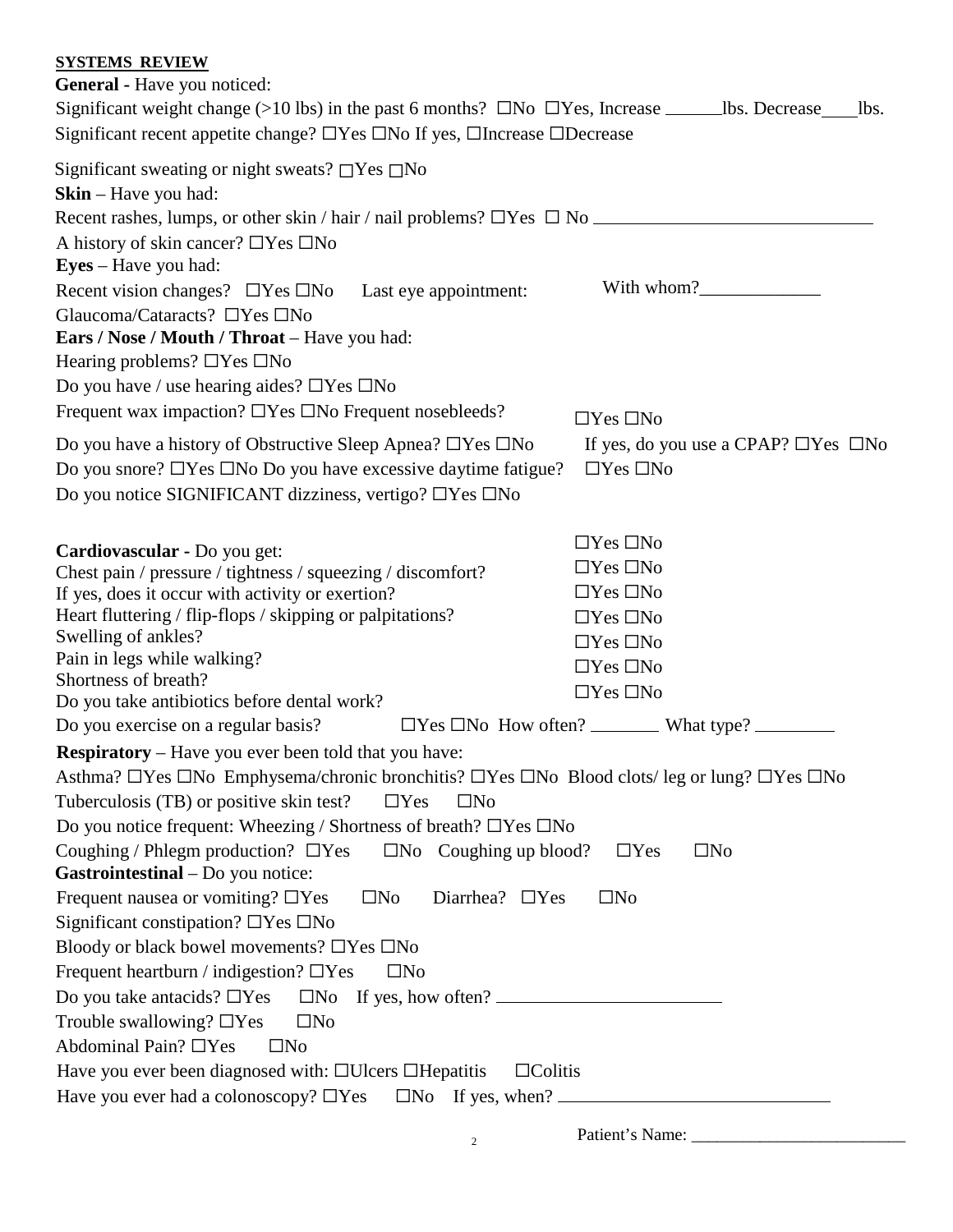| <b>Genitourinary</b> – Do you notice:                                                                                     |
|---------------------------------------------------------------------------------------------------------------------------|
| Burning / frequency or hesitation with urination? $\Box$ Yes $\Box$ No                                                    |
| Do you wake up in the night to urinate? $\Box$ Yes $\Box$ No                                                              |
| Do you have difficulty starting your urine stream? $\Box$ Yes $\Box$ No                                                   |
| Do you have problems holding your urine? $\Box$ Yes $\Box$ No Do you wear a pad for incontinence? $\Box$ Yes $\Box$ No    |
| Have you ever had kidney stones? □ Yes □ No If yes, last episode? ___________                                             |
| Are you sexually active? $\Box$ Yes $\Box$ No                                                                             |
| Problems with your sex drive? $\Box$ Yes $\Box$ No Abnormal discharge? $\Box$ Yes $\Box$ No                               |
| Have you ever had a sexually transmitted disease? $\Box$ Yes $\Box$ No If yes, what type? ______________                  |
|                                                                                                                           |
| Do you use condoms? □Always □Most of the time □Rarely □Never                                                              |
| Ever engaged in any activity to put you at risk for aids? $\Box$ Yes $\Box$ No If yes, explain $\Box$                     |
| <b>Women</b> $-$ Do you have or have you had:                                                                             |
| Problems related to menopause? $\Box$ Yes $\Box$ No Prolonged or abnormal bleeding? $\Box$ Yes $\Box$ No                  |
| Pelvic pain? □Yes □No Do you want an AIDS test? □Yes □No                                                                  |
|                                                                                                                           |
| Do you feel safe in your current home/environment? □Yes □No                                                               |
|                                                                                                                           |
| Breast discharge, masses or cancer? □Yes □No When was your last: Pap Smear _____Mammogram _______                         |
| Do you perform self-breast exams regularly? □Yes □No                                                                      |
| Men:                                                                                                                      |
| Do you have difficulty with erections? $\Box$ Yes $\Box$ No                                                               |
| Would you like to discuss? $\Box$ Yes $\Box$ No                                                                           |
| <b>Musculoskeletal</b> – Do you have or have you had:                                                                     |
| Significant joint pain / arthritis? $\Box$ Yes $\Box$ No Gout? $\Box$ Yes $\Box$ No Neck pain? $\Box$ Yes $\Box$ No       |
| Back pain? □Yes □No Have you had a Bone Density Study? □Yes □No If yes, when? _______                                     |
| Neurological - Do you have or have you had:                                                                               |
| Tremors / shakes? $\Box$ Yes $\Box$ No Memory problems? $\Box$ Yes $\Box$ No Seizures? $\Box$ Yes $\Box$ No If yes, when? |
|                                                                                                                           |
| Numbness / tingling? □Yes □No If yes, where? _____________________Blackouts / fainting spells? □Yes □No                   |
| Mental / Emotional - Have you noticed:                                                                                    |
| In the past 2 weeks, have you felt down, depressed, or hopeless? $\Box$ Yes $\Box$ No                                     |
| Have you recently had little interest or pleasure in daily activities? $\Box$ Yes $\Box$ No                               |
| Have you ever had depression so severe that you considered suicide? $\Box$ Yes $\Box$ No                                  |
| Do you feel that you worry excessively? $\Box$ Yes $\Box$ No                                                              |
|                                                                                                                           |
| Hematologic/Lymphatic & Allergic / Immunologic - Have you had:                                                            |
| Anemia? $\Box$ Yes $\Box$ No Problems with your spleen? $\Box$ Yes $\Box$ No                                              |
| Bleeding or clotting problems? □Yes □No Easy bruising? □Yes □No                                                           |
| Seasonal allergies/hay fever? □Yes □No If yes, what do you take? _______________                                          |
|                                                                                                                           |
|                                                                                                                           |
|                                                                                                                           |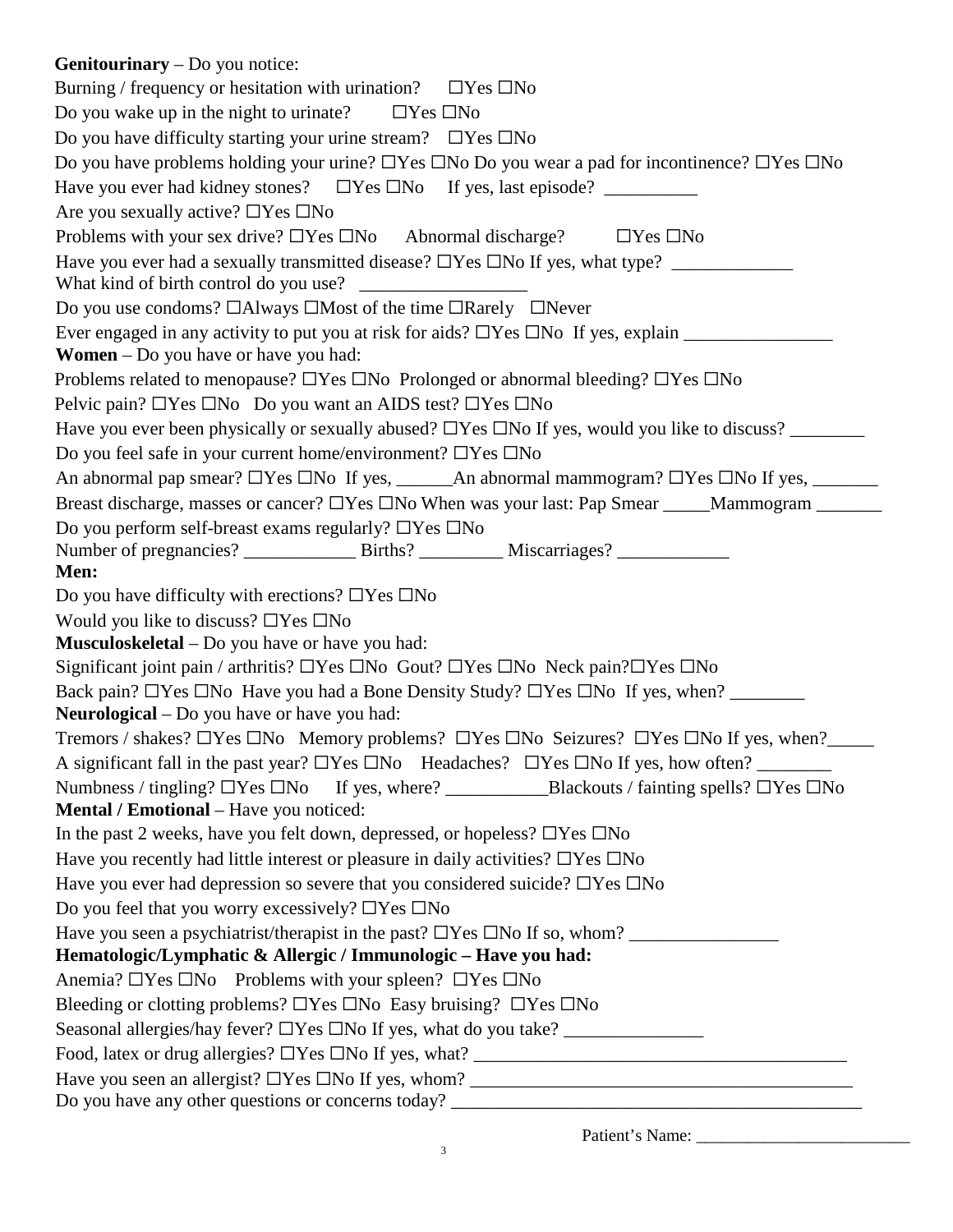

### **AUTHORIZATION TO DISCLOSE INFORMATION**

| Patient's Full Name                                                                                                                                                                                                                  |            |                |
|--------------------------------------------------------------------------------------------------------------------------------------------------------------------------------------------------------------------------------------|------------|----------------|
|                                                                                                                                                                                                                                      |            |                |
|                                                                                                                                                                                                                                      |            |                |
| <b>INSTRUCTIONS FOR LEAVING MESSAGES</b><br>AND/OR DISCLOSING YOUR PERSONAL HEALTH INFORMATION                                                                                                                                       |            |                |
| OK to communicate with spouse?                                                                                                                                                                                                       | <b>YES</b> | N <sub>O</sub> |
| Spouses Name                                                                                                                                                                                                                         |            |                |
| OK to leave information on answering machine?                                                                                                                                                                                        | <b>YES</b> | N <sub>O</sub> |
| OK to communicate with parent/children?                                                                                                                                                                                              | <b>YES</b> | N <sub>O</sub> |
|                                                                                                                                                                                                                                      |            |                |
| OK to communicate with caregiver?                                                                                                                                                                                                    | <b>YES</b> | N <sub>O</sub> |
|                                                                                                                                                                                                                                      |            |                |
| $OK$ to communicate with any other person $(s)$                                                                                                                                                                                      | <b>YES</b> | N <sub>O</sub> |
|                                                                                                                                                                                                                                      |            |                |
| Communicate only with me                                                                                                                                                                                                             | <b>YES</b> | N <sub>O</sub> |
| THIS DIRECTIVE WILL BE CONSIDERED IN EFFECT UNTIL REVISED IN WRITING                                                                                                                                                                 |            |                |
|                                                                                                                                                                                                                                      |            |                |
| Date <u>and the second contract of the second contract of the second contract of the second contract of the second contract of the second contract of the second contract of the second contract of the second contract of the s</u> |            |                |
| Other Comments                                                                                                                                                                                                                       |            |                |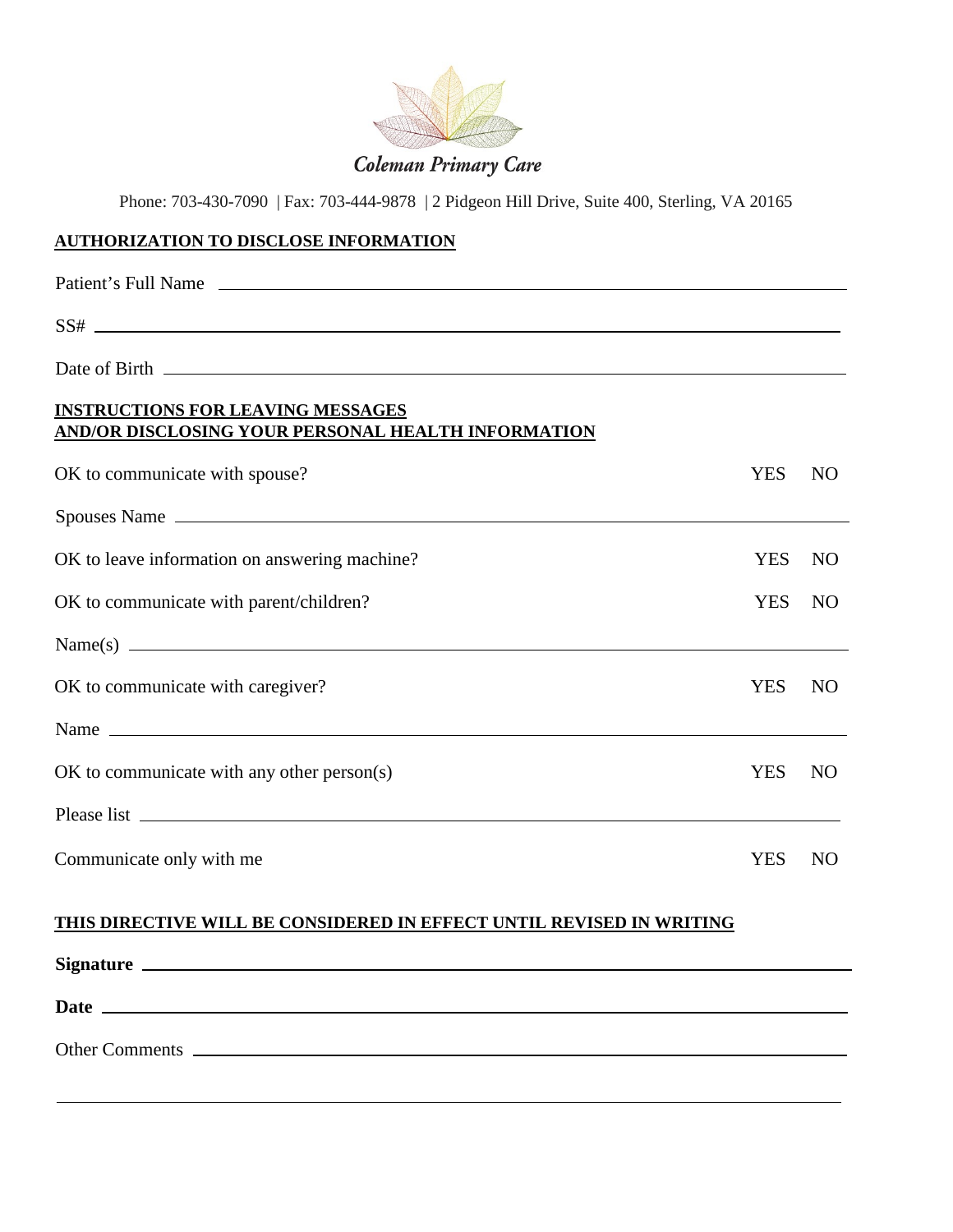# **LOUDOUN MEDICAL GROUP Receipt of Notice of Privacy Practices Acknowledgement**

I, Martin Communication and the set of the set of the set of the set of the set of the set of the set of the set of the set of the set of the set of the set of the set of the set of the set of the set of the set of the set

(print patient name)

, a copy of Loudoun Medical Group's Notice of Privacy Practices.

(print date)

**Patient signature or initials**

# **FOR OFFICE USE ONLY**

**I attempted to obtain the patient's signature in acknowledgement of this Receipt of Notice of Privacy Practices Acknowledgement, but was unable to do so as documented** 

**below:**

| Date | <b>Staff Initials</b> | <b>Reason</b>                                 |
|------|-----------------------|-----------------------------------------------|
|      |                       | <b>Refused to sign</b> (circle if applicable) |
|      |                       | Other:                                        |

Loudoun Medical Group, PC - Notice of Patient Privacy Practices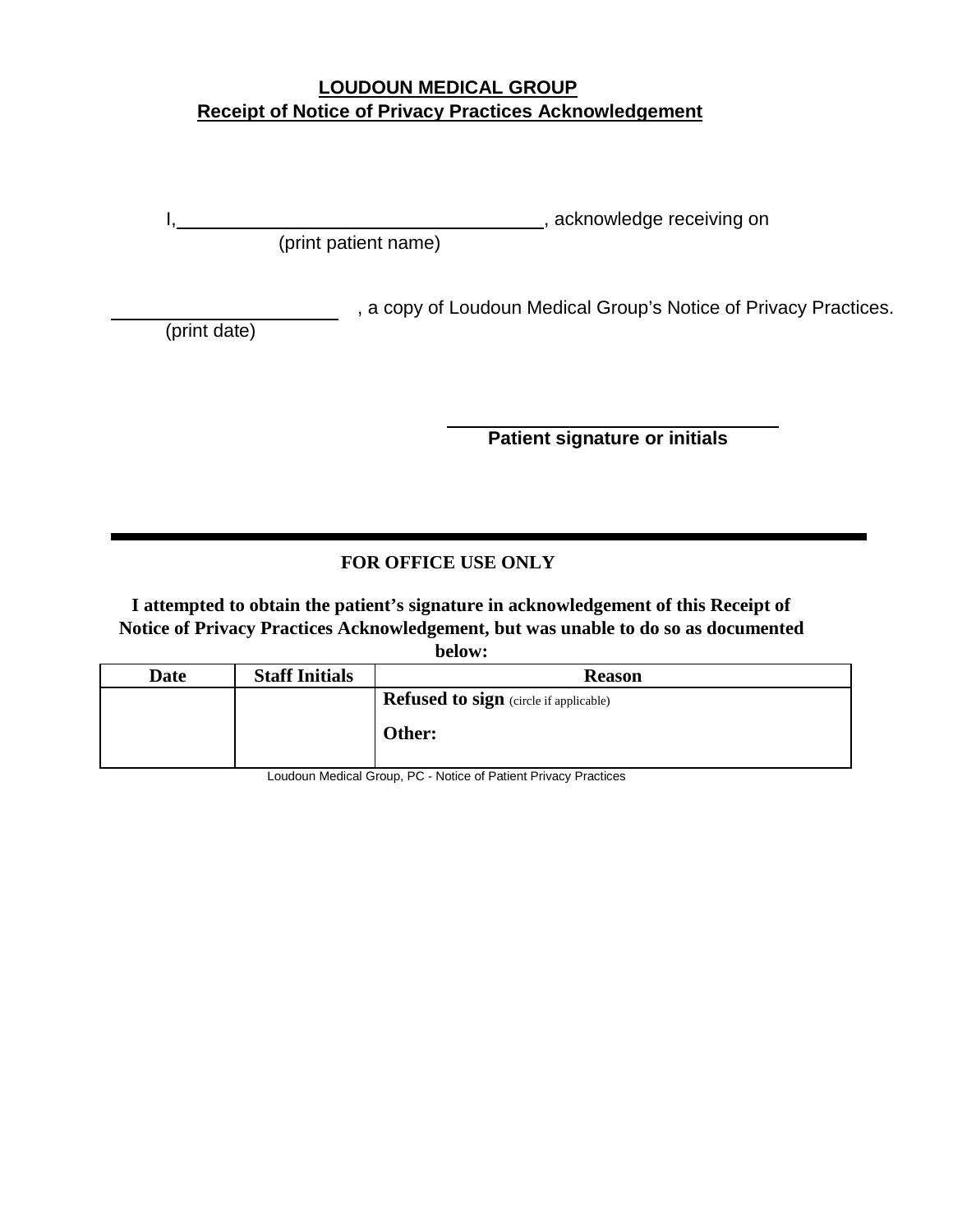

### **INSURANCE WAIVER PRIVATE, COMMERCIAL AND MEDICARE INSURANCES**

Medicare and or your private insurance carrier will only pay for services that it determines to be 'reasonable and customary" under Section 1862 (a) (1) of the Medicare law.

Medicare will not cover any routine physical or routine lab work. Medicare will only cover one well woman exam every two years.

It will be the patient's responsibility to verify that your insurance will cover any procedure that you are requesting to be done.

Private and commercial insurances will deny coverage for the following reasons:

- A. Dr. Linda E. Coleman is not listed as the PCP
- B. Patient is not listed as a covered dependent on said plan
- C. Patient policy has terminated at time of service and/or patient did not present front desk with a current insurance card.
- D. Patient went to a non-participating facility for any lab or tests, it is patient responsibility to verify correct lab and/or facility for tests
- E. Insurance will only cover a limited amount toward a routine physical and/or labs
- F. Routine physicals are only allowed every year or every other year depending on your insurance coverage
- G. School, Sports and any other third party physicals are not a covered benefit under any insurance plan

If Medicare and/or my commercial insurance should deny any or all charges then I agree to be personally and fully responsible for any and all balances due.

| Date of Birth |  |  |
|---------------|--|--|
|               |  |  |
|               |  |  |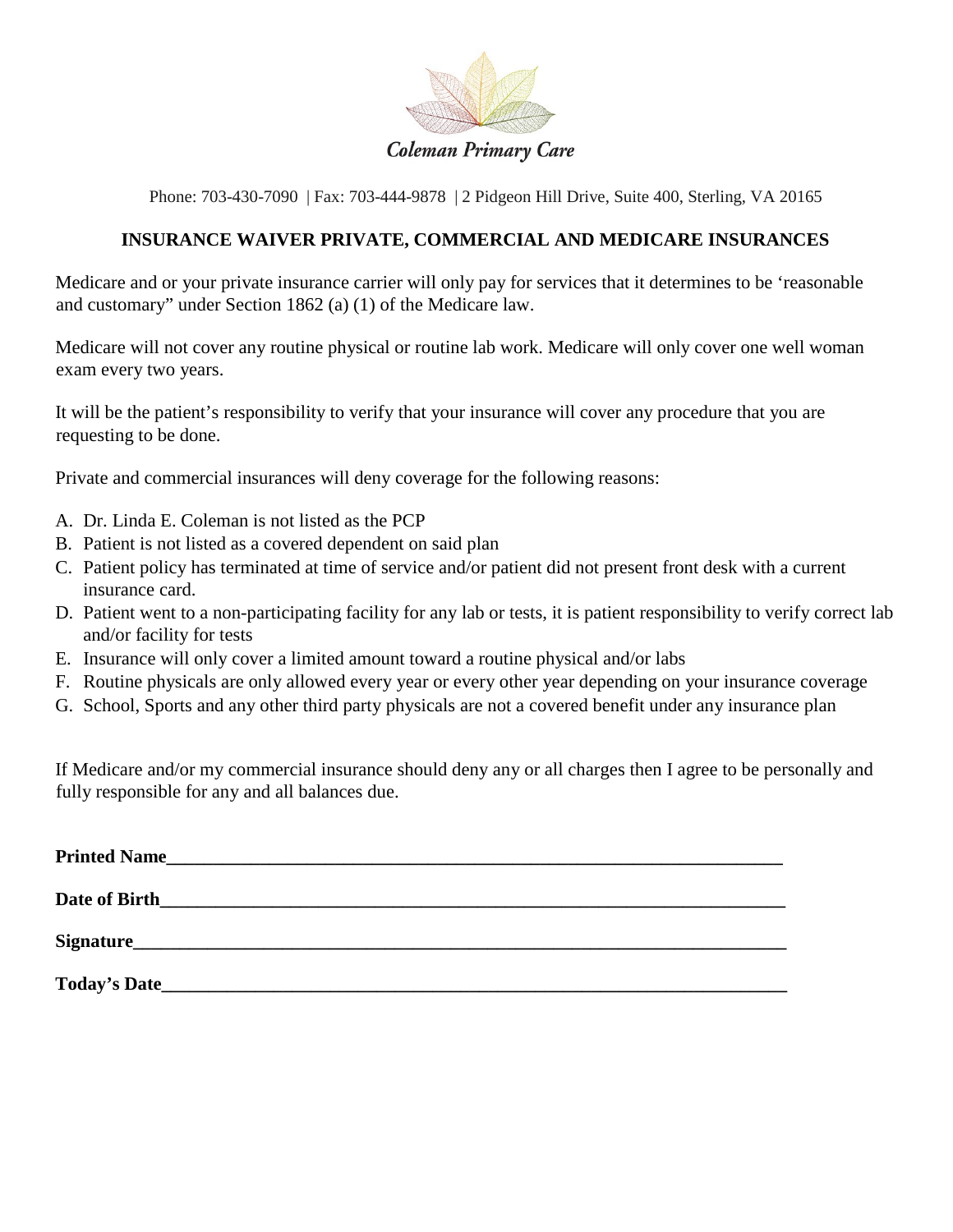### As your personal provider, my responsibilities are:

Explain diseases, treatment, and results in an easy-to-understand way. Listen to your feelings and questions which will help us make decisions about your care. Keep your treatments, discussions, and records confidential. Provide same day appointments whenever possible. Provide instructions on how to meet your health care needs when our office is not open through the answering service which provides 24-hour access to medical care. Give you clear directions about medicine and other treatments. Send you to a trusted specialist, if needed. End every visit making sure you have clear instructions about expectations, treatment goals, and future plans.

### As our patient, your responsibilities are:

Asking questions, sharing your feelings, and taking an active part in your care. Being honest about your history, symptoms, and other important information, including any changes in your health and wellbeing. Taking all your medicine as directed. Inform us whenever there is a problem with the medication you are taking. Making healthy decisions about your daily habits and lifestyle. Keeping your scheduled appointments or reschedule in advance whenever possible. Calling our office first with your health concerns, unless it is an emergency. Being sure you leave our office with a clear understanding of our expectations, treatment goals and future plans.

As a patient in a medical home, I acknowledge my care is in collaboration with my primary care provider and the care team.

I agree to bring all information that pertains to my health created at another healthcare facility including, but not limited to:

- Ophthalmologic Testing (i.e., eye exams)
- $\Gamma$  Foot Exams
- $\Box$  Imaging Results
- Bloodwork
- Hospital Discharge Information
- Specialist Reports

| Patient's Name      | <b>DOB</b> |
|---------------------|------------|
|                     |            |
| Patient's Signature | Date       |

*Thank-You for Choosing Loudoun Medical Group.*

*The Mission of LMG is to provide compassionate, family-centered healthcare in a warm and friendly, hometown environment.*

Loudoun Medical Group

224-D Cornwall Street NW, Suite 403 Leesburg, VA 20176

703.737.6010

Visits us online at: www.lmgdoctors.com



# Patient Centered *Medical Home*

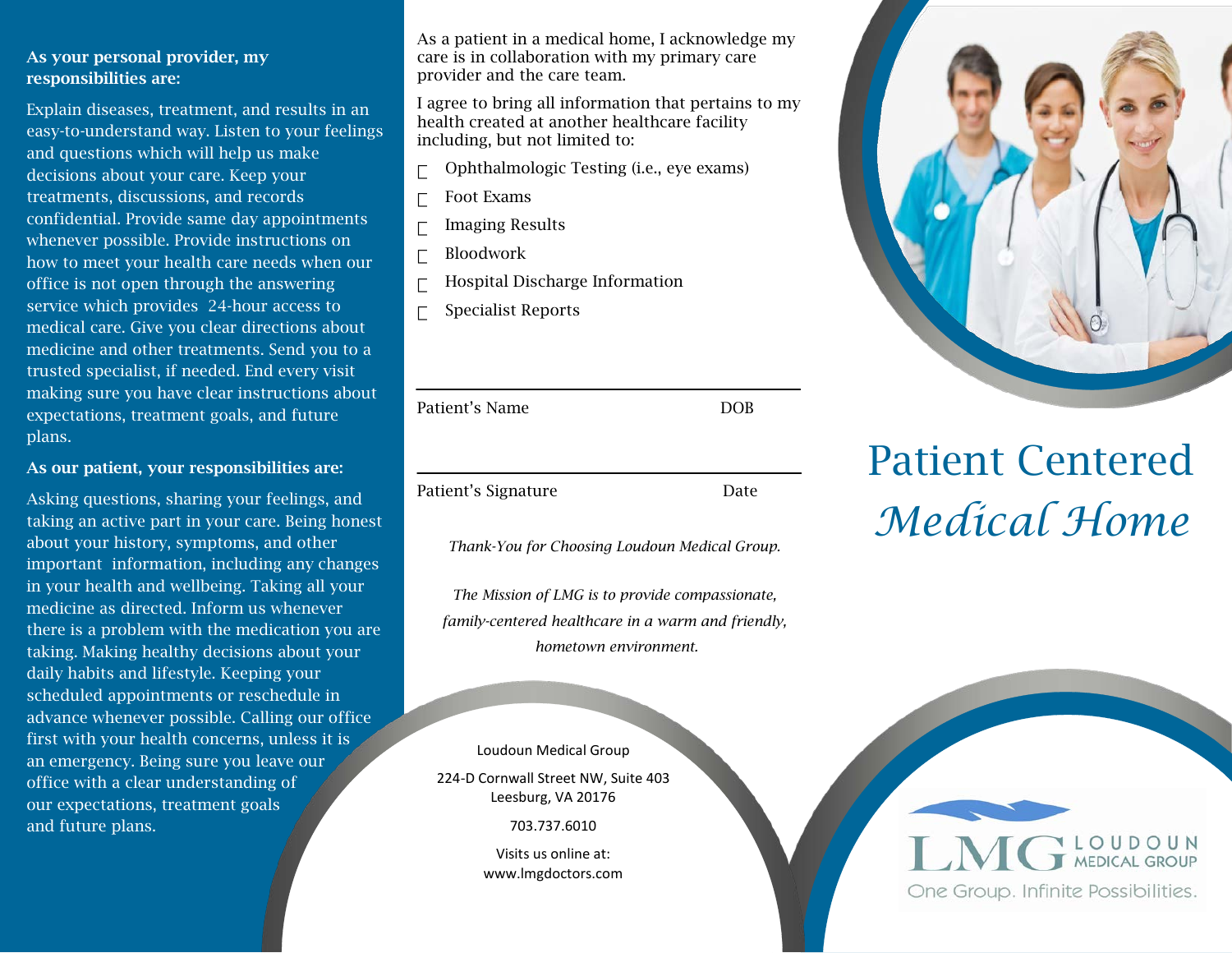# Patient-Centered Medical Home

A Patient-Centered Medical Home (PCMH) is not a building, house, or hospital, but rather an approach to providing comprehensive health care.

A Medical Home is called a "Home" because we'd like this office to be the first place you think of for all your medical needs. Our goal is to make it easy and comfortable to get the care you need in a way that works best for you.

As your healthcare provider, we are here to facilitate a personal partnership with you and your family to provide you with the best quality, comprehensive, and progressive primary care.



# Why are the Loudoun Medical Group Offices becoming PCMH's?

Our culture is one of continuous improvement with the result of providing high quality of care for all the patients we serve. We believe the Patient Centered Medical Home model will help us do this. By positioning your physician to provide, oversee, and coordinate all the care you need, the PCMH model seeks to strengthen the provider-patient relationship. It will replace episodic care based on symptoms and illnesses with coordinated, whole person care and longterm healing relationships. As our patient, you will enjoy an ongoing relationship with a personal provider. Your physician leads a team that takes collective responsibility for your care. The Medical Home also provides enhanced care through open scheduling, expanded hours, and fostering communication amongst patients, providers, and staff.

# Joint Principles of the Patient-Centered Medical Home

Personal Provider – Each patient has an ongoing relationship with a personal provider trained to provide first contact and continuous, comprehensive care. In addition, your personal provider leads a team of individuals who collectively take responsibility for your ongoing care.

Whole Person Orientation – Your personal provider is responsible for providing all your health care needs or taking responsibility for appropriately arranging care with other qualified professionals. This includes care for all stages of life: acute care, chronic care, preventative services, and end of life care.

Care is coordinated or integrated – Your provider and healthcare team will coordinate your care with other elements of the health care system, such as subspecialty care, hospitals, home health agencies, and nursing homes. They are also equipped to integrate this care with your family and any public or private community services that you may currently use or that may be of benefit to you. Your Patient Centered Medical Home uses a vast array of information technology, registries, health information exchange, etc… to make sure you get the care you need when and where you need it.

Quality and Safety – By centralizing your care in one place, the potential for errors is minimized. Moreover, by putting the focus on you, our patient, the quality of care is enhanced.

Enhanced Access to Care – Open scheduling, expanded hours and new options for communication between patients, their personal provider and practice staff (e.g. webbased patient portal) makes it easier and quicker to get the care you need

The health and wellness of our patients is the #1 priority of this office. Providing the best possible care to every patient is our primary goal. The only way we can meet this goal is if I, your provider, and you, my patient, work together. This is the basis behind the Patient-Centered Medical Home.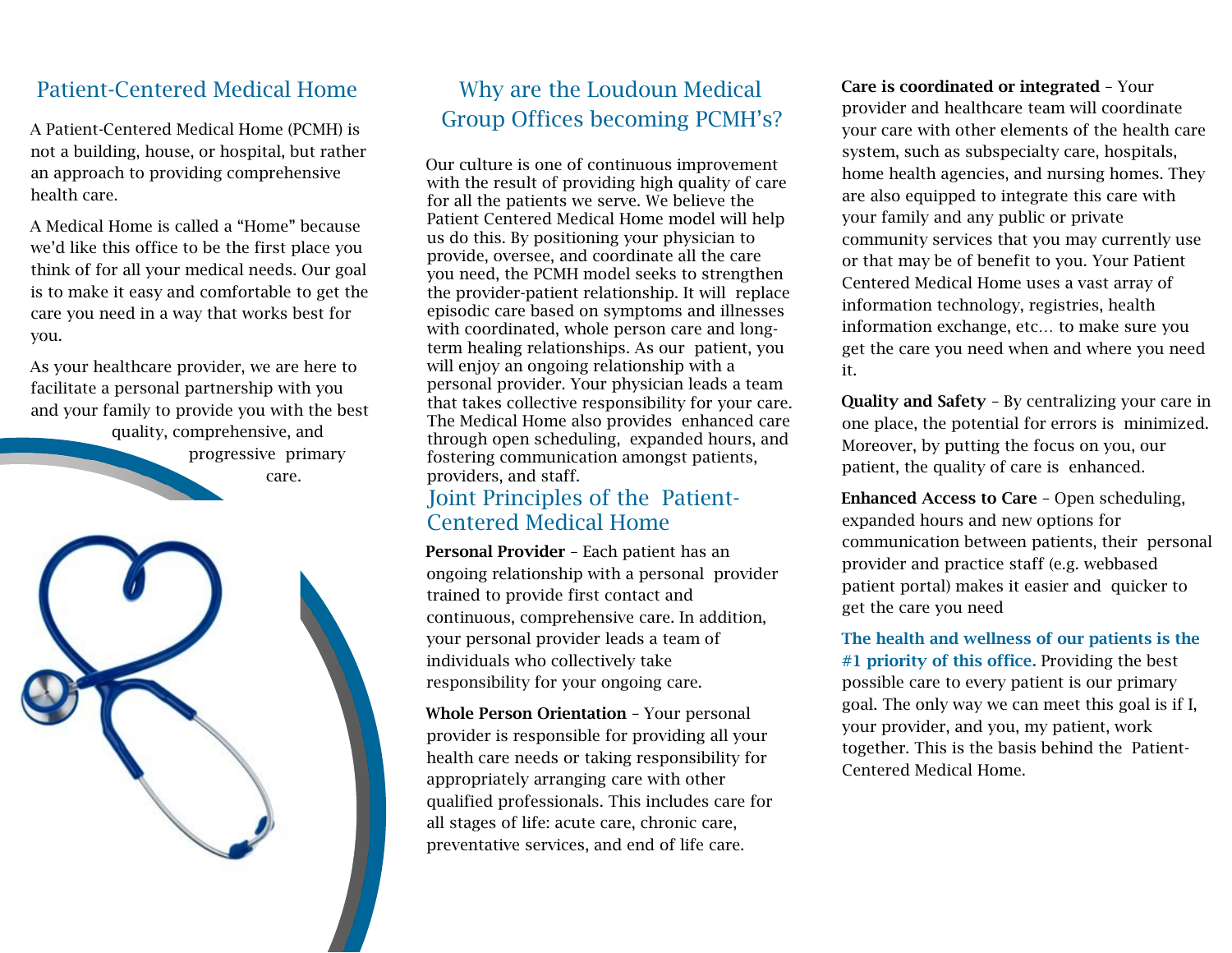

**Coleman Primary Care** 

# **OFFICE POLICY**

### **WELCOME**

We are pleased you have chosen us for your Primary Care needs. We are dedicated to giving you the best of care while providing you with support and explanations regarding your condition. We hope this will help answer questions you may have concerning our practice.

### **LOCATION**

We are located on the  $4<sup>th</sup>$  floor of 2 Pidgeon Hill Drive, Suite 400 in Sterling, VA 20165. Our phone number is 703-430-7090 and our fax number is 703-444-9878.

### **REFERRALS**

It is the responsibility of the patient to know and understand their insurance policy. Some insurance policies require the member to obtain a referral from their primary care provider before being seen by a specialist. Referrals and prior authorizations can be obtained by calling our referral line at 703-444-9496. You will be asked to leave necessary information such as type of insurance, name of doctor you will be seeing, diagnosis and appointment date. If all pertinent information is not received your referral cannot be processed. Please allow 72 hours for referrals to be processed. If an office visit is needed before a referral can be issued you will be contacted by the receptionist to make an appointment.

### **APPOINTMENT AND OFFIE HOURS**

Visits are by appointment only and can be scheduled by calling the receptionist at 703-430-7090 between the hours of 8:00 a.m. and 5:00 p.m. Monday through Thursday and 8:00 a.m. and 12:00 p.m. Friday. If you are unable to keep an appointment, you must call us at least 24 hours in advance or there will be a \$75 no show fee charged to your account which is not billable to your insurance company.

We recognize the importance of prompt review and communication of test results to ensure accurate diagnoses, effective treatment, and optimal patient care. Your provider will determine when it is appropriate for you to schedule a follow-up visit to review any test results and/or manage your care. It is best to schedule your follow-up visit at check-out to ensure that your desired appointment time is available.

### **TELEPHONE CALLS**

If you are concerned about your condition or have specific questions, please call the office. You will need to provide the nursing staff with all necessary information and indicate the degree of urgency of the call. The nursing staff can answer most questions. In the event your specific question cannot be handled by one of the nurses, your message will be relayed to one of the practitioners. Rather than try to handle nonemergency calls immediately, it is our practice to return such calls at regular intervals during the day. Please allow 24 hours for calls to be answered.

### **PRESCRIPTIONS/REFILLS**

All prescriptions and requests for refills should be requested during normal office hours by calling our prescription line at 703-444-9496 or by having your pharmacy fax us a refill request. Please have your pharmacy telephone number, prescription name and dosage close at hand. After hours prescriptions will not be refilled until the next business day.

### **FORM FEES**

Forms needing to be filled out by a provider (i.e., school physical form, disability paperwork) are subject to a \$10-\$50 form fee which cannot be billed to your insurance company.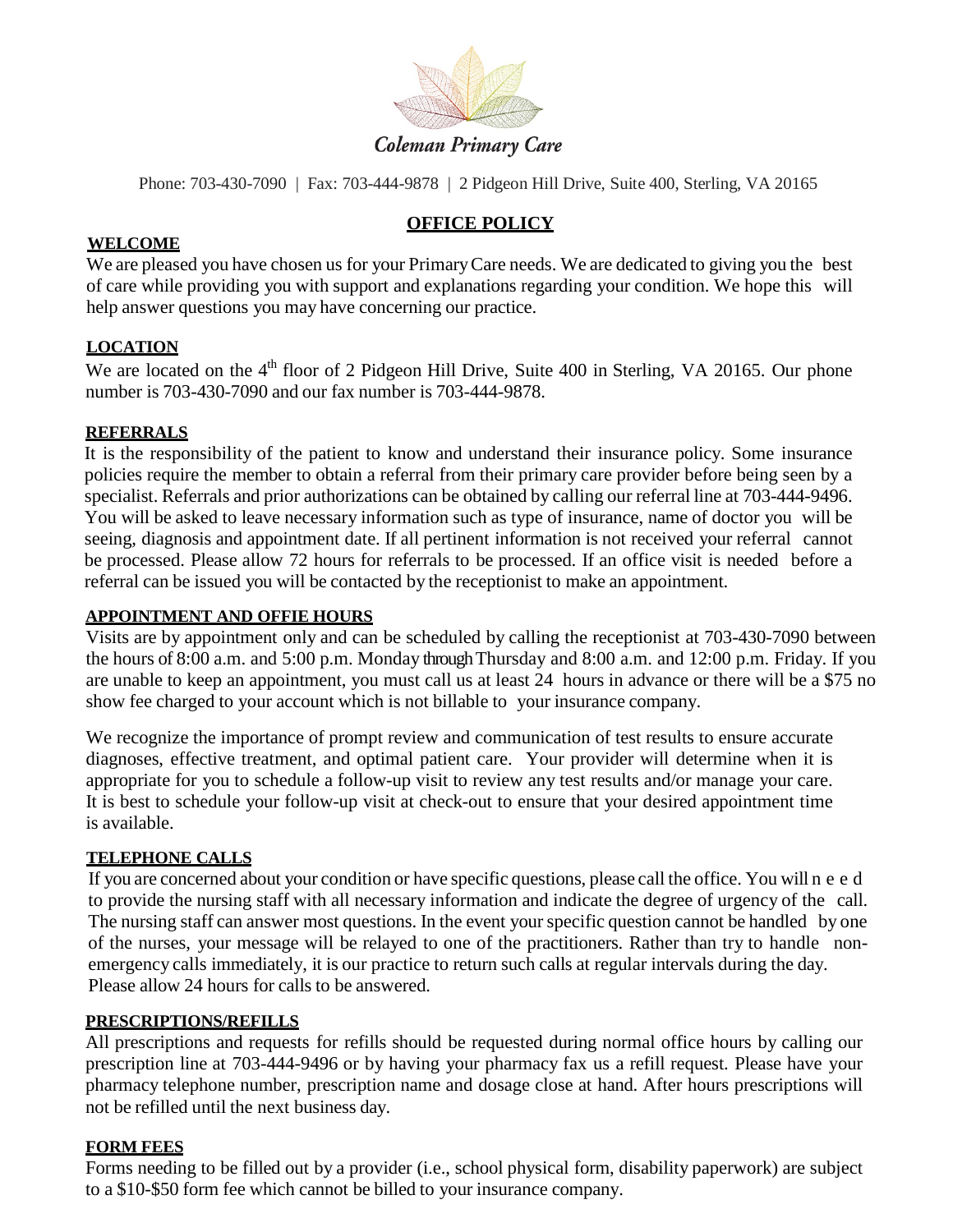### **EMERGENCIES**

In the event that an emergency occurs during office hours, call the office and you will be given instructions. If you feel your condition requires immediate medical attention go to the nearest emergency room or visit our Immediate Care Center at 46440 Benedict Drive, #107, Sterling, VA 20164. Their phone number is 703-450-1125.

### **BILLING AND COLLECTIONS**

Payment for office visits, including co-pays, is expected at the time of service. Payment may be made by cash, check, Visa, MasterCard, or American Express. If we participate with your insurance we will file an insurance claim for your office visit. Inability to pay should be discussed prior to your visit so that acceptable payment arrangements can be made.

Our billing department can be reached at 703-737-6001, extension 6188. Before accounts are forwarded to a collection agency, we send multiple statements, as well as letters to the guarantor/policyholder, allowing ample time for payment arrangements to be discussed. If there is no response, this may result in your account being turned over to a collection agency.

### **NEW ADDRESS/INSURANCE INFORMATION**

Please advise our staff of any new information, especially insurance updates, home addresses, and phone numbers so we may update our records. Having the same information as your insurance company is very critical. Claims submitted to an incorrect insurance provider may be denied due to timely filing issues and may become the patient's responsibility.

### **DISMISSAL FROM THE PRACTICE**

Rarely, it is necessary to dismiss a patient from our practice. However, missing three scheduled appointments, not addressing billing issues, perpetually failing to follow treatment plans as advised, and abuse of the staff are all considered grounds for terminating our relationship.

### **RELEASE OF INFORMATION**

Dr. Coleman's office may disclose any or part of the medical record to my insurance company (or companies) for purpose of satisfying charges billed. I further understand that itmay be necessaryto contact my past or present employer(s) in regard to the insurance claim. For further information please see the HIPAA release form.

### **TEST RESULTS POLICIES AND PROCEDURES**

- Laboratory testing is an important part of a diagnostic evaluation. We encourage you to sign-up to our portal for an immediate access to your lab/diagnostic test results. However, if your test results are reviewed through portal and further question needed, you are required to make a follow-up appointment to your Dr.
- Critical values will result in a call from your provider so they can be discussed immediately.
- Please limit your calls for test results as they will not be reviewed over the telephone unless as stated above you are contacted by our office. All other questions should be addressed at a follow up appointment with your provider.

Any patient who would like to continue receiving a copy of his or her test results will need to leave a selfaddressed stamped envelope at the front desk.